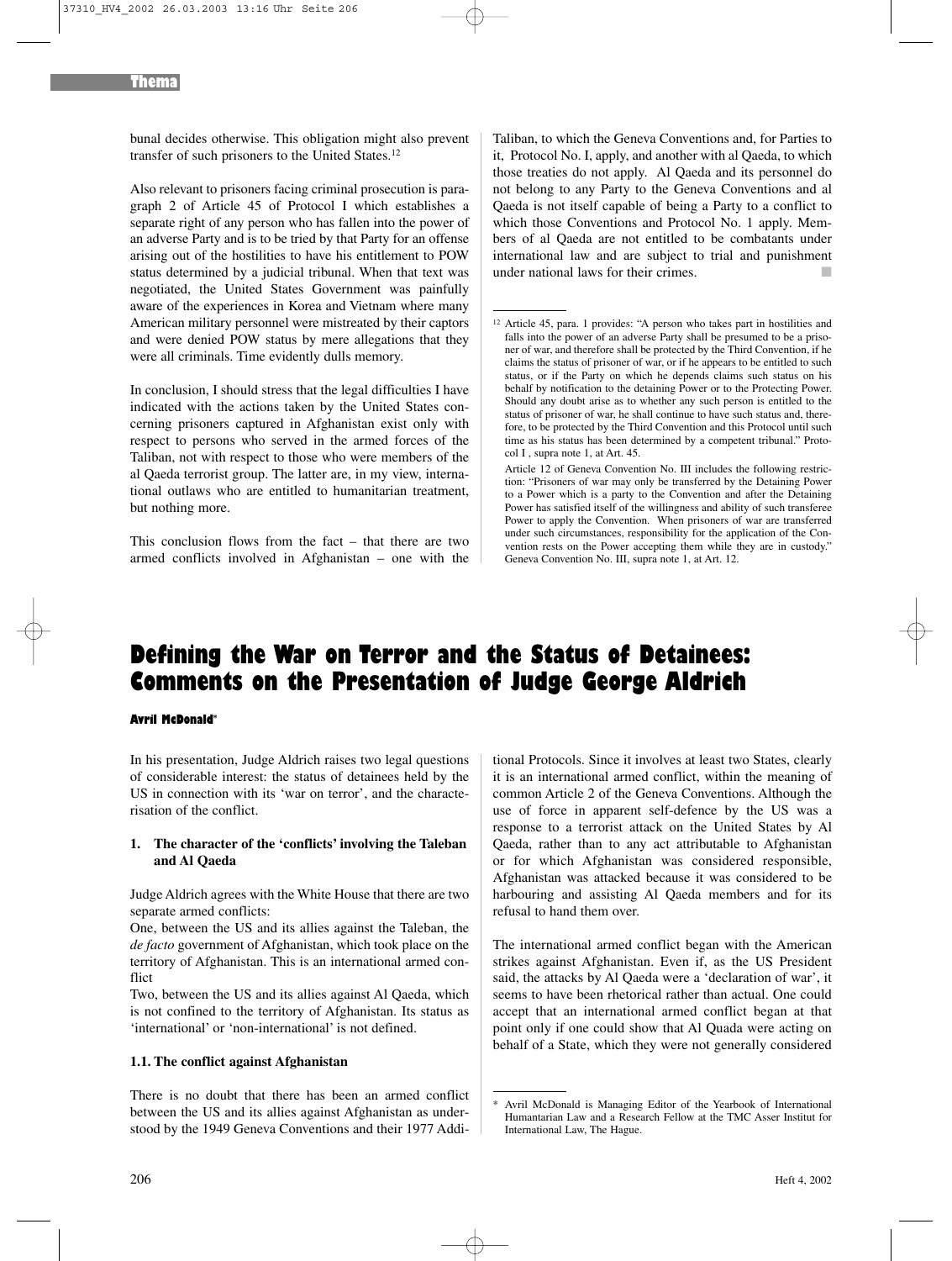to be, even if they were being supported by certain States. The US War Crimes Ambassador Pierre Prosper said that: "These aggressors initiated a war that under international law they have no legal right to wage." He added, "And their conduct, in intentionally targeting and killing civilians in a time of international armed conflict, constitute war crimes".1 As a non-State, Al Qaeda is not legally competent to declare war on a State, so the attacks of September 11 could not have initiated an international armed conflict. Since their crimes in attacking the world trade centre and pentagon were not committed in the context of an armed conflict, they are not war crimes within the meaning of the Geneva Conventions. In fact, the acts can be legally characterised in several ways, as crimes against humanity, or as breaches of conventional law concerning terrorism. They could also be considered as acts of piracy.

Clearly, the attacks cannot be considered as committed in the context of an internal armed conflict. Whatever the attacks on the US on 11 September 2001 initiated, until the US used force against Afghanistan, it was neither an international nor an internal armed conflict. If it was a declaration of war, it is not a war contemplated by humanitarian law.

#### **1.2. The conflict against Al Qaeda/the War on Terror**

The 'conflict' between the US and Al Quada units in countries other than Afghanistan, that is, the so-called 'war on terror' is not *per se* an armed conflict within the meaning of the Geneva Conventions and their Additional Protocols. Most fundamentally, it is not a conflict between two or more States. On the one side there is the US and its allies and on the other side there is Al Queda, which Aldrich describes as "a clandestine organization with elements in many countries and composed apparently of people of various nationalities". Given that Al Qaeda seems to have no international legal status, and is simply composed of terrorists, criminals *hosti humanis*, who could be prosecuted by any State, but certainly by a State with a personal interest in the matter, such as the US; that for the most part they are not combatants, but simply civilian criminals; that they are mainly based in countries where there is no armed conflict, including the US itself; that they are not parties to the Geneva Conventions and Protocols, nor are they capable of becoming a party, it is impossible that any 'conflict' between that organisation, acting on its own behalf, and a State or coalition of States could be considered as an international armed conflict within the meaning of common Article 2 of the Geneva Conventions.

It is theoretically possible that some members of Al Quaeda could be considered as fighting for Afghanistan or as agents of the Taleban, and should then be considered as affiliated to Afghanistan's armed forces and as involved in an international armed conflict, although Aldrich states that no evidence of such involvement has been shown. More facts need to be made available regarding the relationship between the Taleban and Al Qaeda and whether Al Queda could be considered to be working as agents of the Taleban. Did they receive financial aid from the Taleban? To what extent were their operations known to and directed by Kabul, etc.? Did the Taleban have overall or effective control of Al Quada operations?

Nor can the campaign against Al Qaeda *per se* be considered as an internal armed conflict, within the meaning of common Article 3 of the Geneva Conventions and Article 1 of Additional Protocol II. There might however be cases where the US and its allies become involved in what might be an internal armed conflict on the territory of another State, where, by invitation, it helps States fight armed rebels with suspected links to Al Qaeda.

In fact, the 'war on terror' is clearly not an armed conflict at all. It consists of a multi-faceted counter-terrorism campaign, some aspects of which involve the use of military force, most of it carried out in States where there is no armed conflict, although aspects of the counter-terrorism campaign assume the characteristics of armed conflict where the US attacks a State considered to be harbouring or assisting Al Qaeda, as it did in Afghanistan. In this case, it would be an international armed conflict against the attacked State, rather than Al Qaeda, since Al Qaeda is not a State. Otherwise, the so-called 'war on terror' which the US is waging against Al Qaeda does not satisfy the conditions of the Geneva Conventions to be considered as an armed conflict.

It is thus not clear on what legal basis either the White House or Judge Aldrich can claim that there is an armed conflict involving Al Qaeda.

# **2. Status of captured Taleban/Al Qaeda**

According to the US, neither captured Taleban nor Al Queda are entitled to POW Status. While the Third Geneva Convention applies to the former, as the US recognises that there was an armed conflict involving two parties: it and Afghanistan, they have forfeited their protection by violating humanitarian law and associating themselves with Al Qaeda, and further, through their failure to comply with the conditions of combatancy set out in Article 4 of the Third Convention.2 They are thus 'unlawful combatants'. The Third Geneva Convention does not apply to Al Qaeda, who are also considered 'unlawful combatants'. This executive decision to consider all detainees as unlawful combatants, with no legal rights but who will be treated humanely, is supposed to settle the matter. There has been no review of the status of individual detainees by competent tribunals of a kind contemplated by the Third Convention.

<sup>1</sup> Pierre-Richard Prosper, Ambassador-at-Large for War Crimes Issues, Status and Treatment of Taliban and al-Qaida Detainees, Remarks at Chatham House, London, United Kingdom, 20 February 2002, <http://www.state.gov/s/wci/rls/rm/2002/8491.htm>, 23 October 2002.

<sup>2</sup> See White House Fact Sheet on Status of Detainees at Guataanamo Bay, 7 February 2002. Online at <http://whitehouse.gov/news/releases/2002/ 02/20020207-13.html>, 23 October 2002; US Department of Defense News Transcript, Secretary Rumsfeld Media Availability en Route to Camp X-Ray, 27 January 2002, <http://www.defenselink.mil/news/ Jan2002/t01282002\_t0127sd2.html>, 23 October 2002.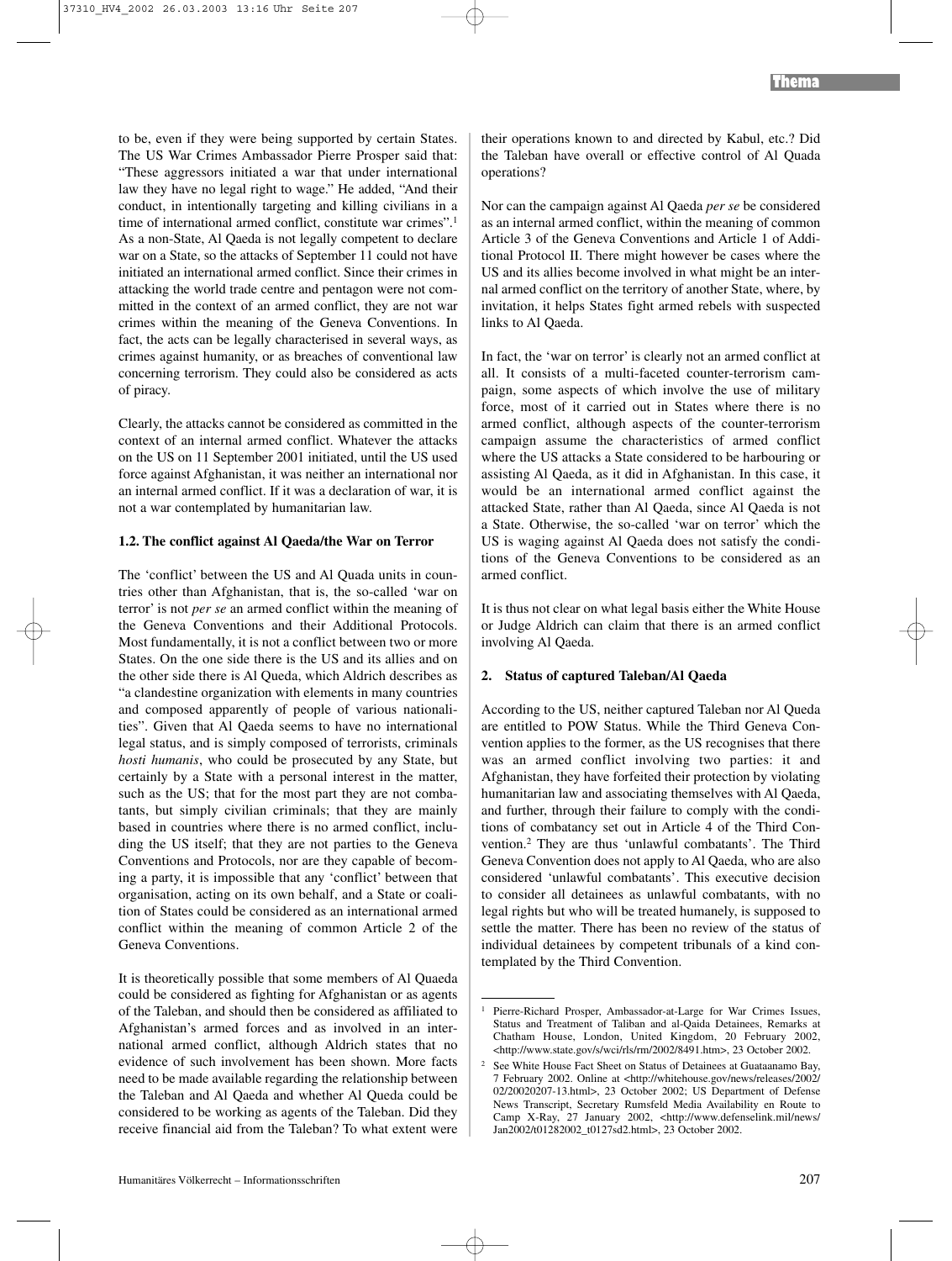#### **2.1. Status of Taleban detainees**

The US position regarding the status of Taleban detainees is legally flawed and at variance with its own law.<sup>3</sup> It has been contested by numerous international lawyers and the International Committee of the Red Cross.4 The Taleban are entitled to be considered as POWs. As Aldrich correctly asserts, as members of the armed forces, under Article 4(1) of the Third Convention they are entitled to presumptive POW status, as the four conditions of belligerency mentioned in Article 4(2) only applies to militias and volunteer corps that do not form part of the armed forces. No other reading of Article 4 is possible as it plainly states: "Prisoners of war, in the sense of the present Convention, are persons belonging to *one* of the following categories […]". Even if Taleban soldiers allied or associated themselves with members of Al Quaeda, this would not suffice to deny them the status of prisoner of war.

The lack of recognition by the US of the Taleban as the legitimate government of Afghanistan cannot justify a refusal to consider the captured Taleban as members of the armed forces of Afghanistan. It would be ridiculous to assert that a State's armed forces do not exist or have no legitimacy because a government is not recognised. Clearly, the Taleban were the *de facto* government, and in fact, the US tacitly recognised this by directing its dialogue and requests at the Taleban government. Legally, the war involved the US and the State of Afghanistan, and the US engaged with that State's armed forces. If the State of Afghanistan did not have any official armed forces recognised as such by the US, it is hard to see how the US could then have engaged in an international armed conflict involving the State of Afghanistan. In fact, the US has recognised that it was involved in an international armed conflict against Afghanistan. Otherwise, one would have to characterise US involvement in the conflict in Afghanistan as interference in an internal armed conflict with the aim of shifting the balance of power to the Northern Alliance.<sup>5</sup> If one were to regard Afghanistan as a failed State with no legitimate government and no army, one could imagine that the US involvement could be plausibly construed in this way, and the war as being some sort of 'internationalised' internal armed conflict. But this requires a wilful misreading of the actual situation.

In any event, the benefit of the doubt remains with the detainee who is entitled to POW status under Article 5 of the Third Convention until such time as his status is determined by a competent tribunal. The US is in clear breach of the Third Convention by presumptively denying POW status to captured Taleban and yet refusing to convene an impartial and independent Tribunal which can authoritatively determine their status. The burden is on the US to show that Taliban are not members of the lawful armed forces and not entitled to POW status, and to do so on a case-by-case basis.

As Judge Aldich observes, it is not entirely clear why the American are refusing to recognise the Taleban as POWs.6 One reason may be that, under Article 102 of the Third Convention, captured combatants have to be treated to the same conditions of trial and sentencing as a State's own forces and this would make it illegal to try them before military commissions set up exclusively to try non-nationals. Moreover, under Article 103, prisoners of war should be tried as soon as possible. Once the conflict ends, POWs should be released unless they are being tried for a war crime or for other crimes committed in custody. The mere fact of having fought is not a triable crime. One can argue that the international armed conflict between the US and Afghanistan is now over. It seems that, while not wanting to consider the Taleban POWs, which it might have to release, US does not necessarily want to try them either. The government may try some of them before the military commissions it has established,<sup>7</sup> but since the detainees are really being held as suspected terrorists or persons who might have useful intelligence information, it might not be easy to try them for war crimes. On the other hand, the government has indicated that even if persons were tried and acquitted, they would still not be released, but will be held indefinitively for interrogation purposes.

If the Taleban detainees have no legal rights and status under the Third Convention, neither do they, in its view, have any status or rights under US national law. In fact, the government seems to take the view that they are persons without any legal status and rights whatsoever.

In fact, if they are POWs they must be released at the end of the conflict or tried for a particular crime they are suspected of committing. If they are not POWs and have committed a crime under national or international law, they can be tried for it before US or other courts, or before an international court. Otherwise, they should be released. But legally, one way or the other, they cannot be detained indefinitively without trial. Human rights law applies to them, and in particular, they can invoke Articles 9 and 14 of the ICCPR and Article 7 and 8 of the American Convention.

It is worth noting the February 2002 decision of the district court of California in the United States, in which a petition for *habeas corpus* filed on behalf of prisoners in Guantanamo bay, was rejected on three grounds. The court found that the petitioners, lacking a sufficiently close relationship with the detainees, did not have standing to seek the remedy; the court found that it had no jurisdiction over the detainees as they

<sup>6</sup> See also Murphy, S.D., *Supra* note 3, 477.

<sup>3</sup> Including the US Army's Operational Law Handbook (2002) p. 22 and Department of Defense's Directive 5100.77 on the Law of War Program. See Murphy, S. D., "Contemporary Practice of the United States Relating to International Law", (1999) 93 American Journal of International Law 476.

<sup>4</sup> ICRC Press Release on Geneva Convention on Prisoners of War, 9 February 2002.

<sup>5</sup> This reading has been proposed by Fitzpatrick, J., "Jurisdiction of Military Commissions and the Ambiguous War on Terrorism", (2002) 96 American Journal of International Law 350.

By Military Order, Detention, Treatment, and Trial of Certain Non-Citizens in the War Against Terrorism of 13 November 2001, 66 Fed. Reg. 57, 833, 15 November 2001. The question of the legality of these commissions is outside the scope of this brief comment but has recently been the subject of an Agora in the American Journal of International Law. "Agora: Military Commissions", (2002) 96 American Journal of International Law 320-358.